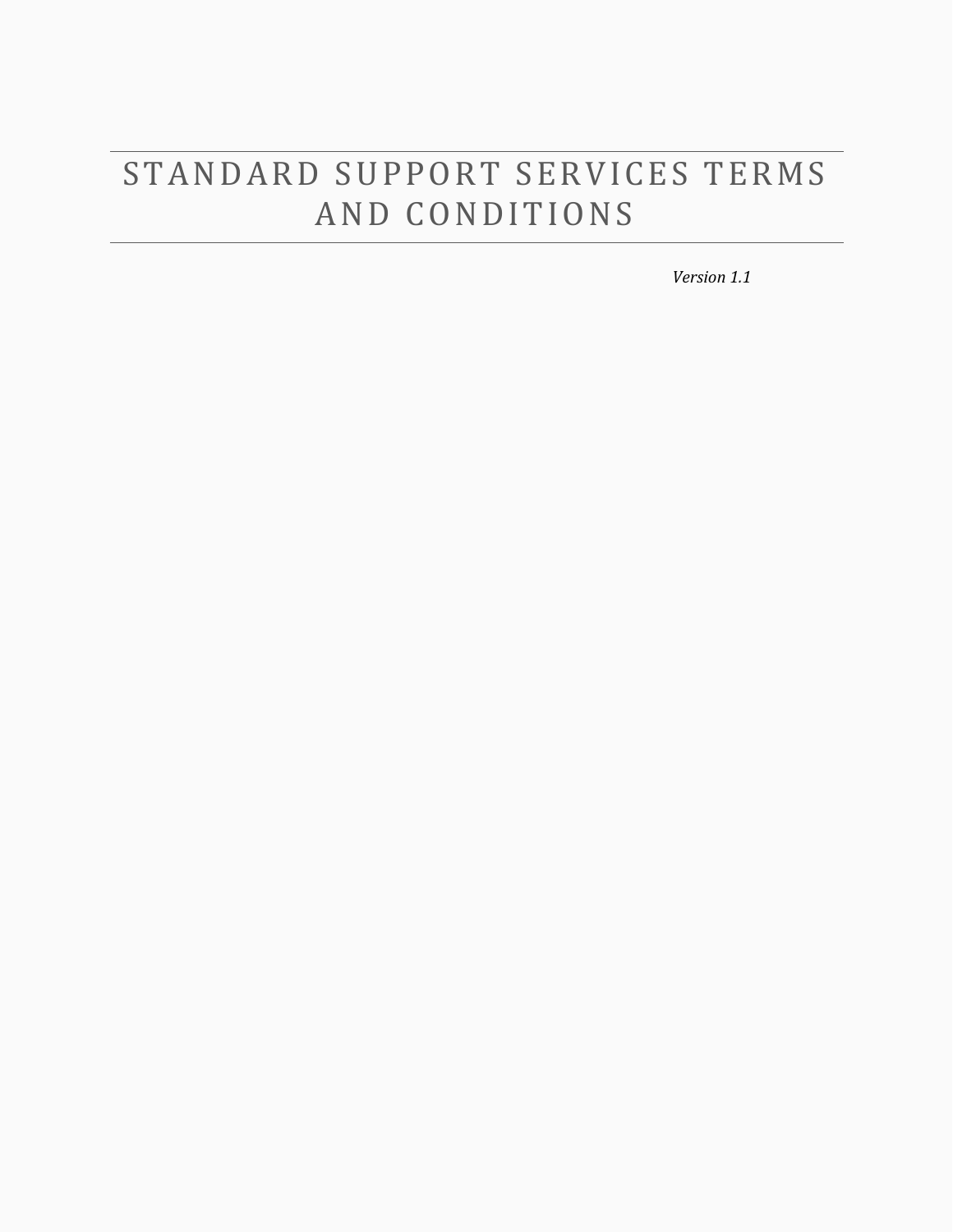This Support Services Terms and Conditions ("Support Terms") is an extension to End User License Agreement between Licensee (the person or company who is being licensed to use the software and documentation) and private individual Kyrylo Kostiukov (DOB 01.01.1988).

Subject to the terms and conditions of the Agreement, and Licensee's payment of the applicable fees for Support Services as set forth in the Agreement, Licensor shall provide to Licensee the Support Services as set forth herein.

# 1. DEFINITIONS

**"Incident"** means an unexpected failure or degradation in the Software which is reported to Licensor by Licensee.

**"Enhancement Request"** means a recommendation for future product enhancement or modification to add official support and documentation for an unsupported or undocumented feature, or features that do not exist in the Software.

**"Priority 1"** ("P1") - A P1 is a catastrophic production Incident within the Software that severely impacts the Licensee's Site, or because of which Licensee's Site is down or not functioning, or that results in a loss of production data and no work around exists. P1 Incidents must be reported on Licensor's support telephone number in order to expedite resolution. Licensor will use continuous efforts, with appropriate escalation to senior management, to provide a resolution for any P1 Incident as soon as is commercially reasonable.

**"Priority 2"** ("P2") - A P2 is an Incident within the Software where the Licensee's system is functioning but in a reduced capacity, or the problem is causing significant impact to portions of the Licensee's business operations and productivity, or the Software is exposed to potential loss or interruption of service. Incidents existing in a non-production environment that would otherwise qualify as a P1 if they were in a production environment, qualify as P2. Licensor will use reasonable efforts during its normal hours of operation to provide a resolution for any P2 Incident as soon as is commercially reasonable.

**"Priority 3"** ("P3") - A P3 is a medium-to-low impact Incident that involves partial and/or noncritical loss of functionality, or that impairs some operations but allows Licensee's operations to continue to function. Incidents for which there is limited or no loss or functionality or impact to Licensee's operation and for which there is an easy work-around qualify as P3. Licensor will use reasonable efforts during its normal hours of operation to provide a resolution for any P3 Incident in time for the next Minor release (as defined below) of the Software.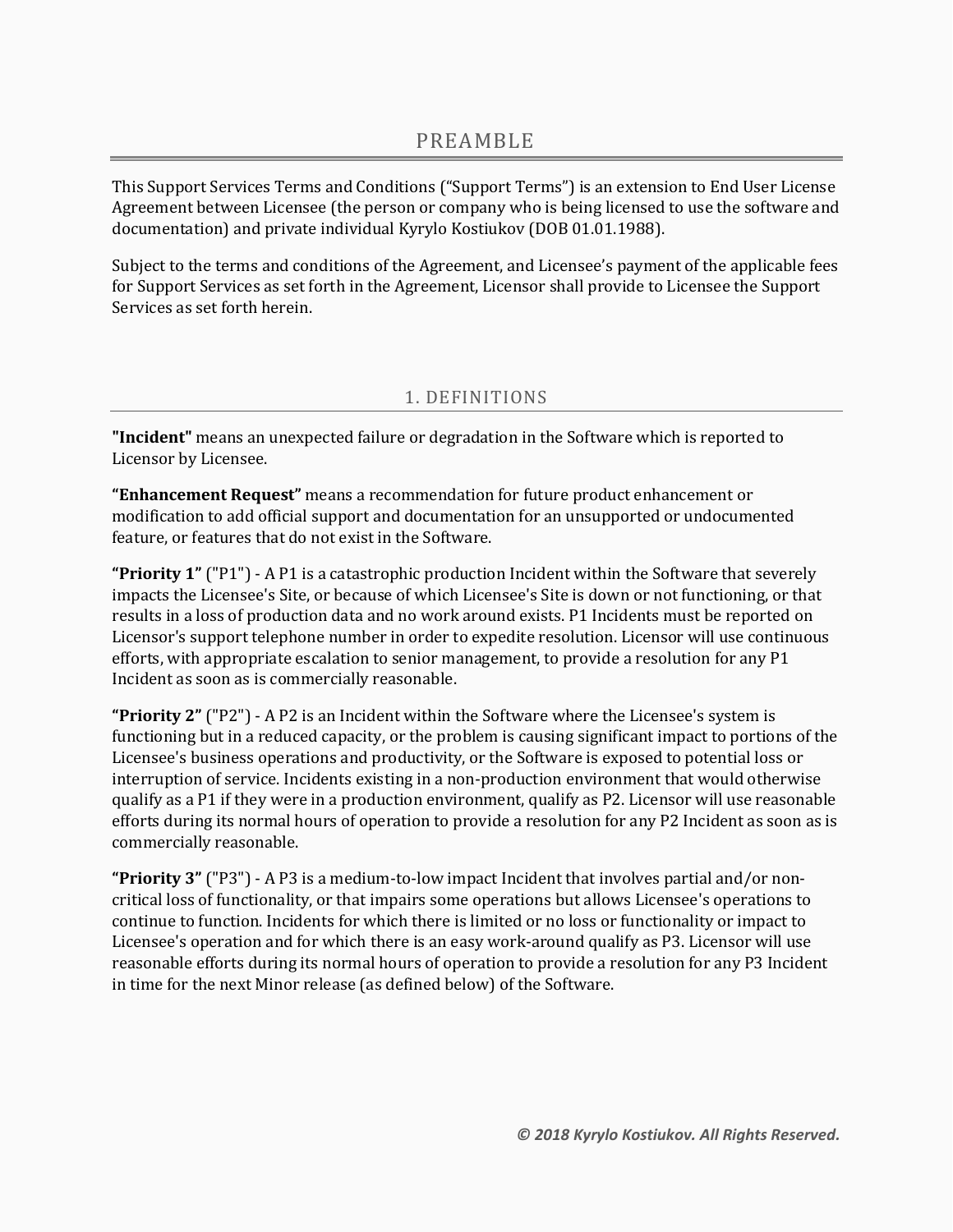**"Priority 4"** ("P4") - A P4 is a general usage question or issue that may be cosmetic in nature or documentation related, and may include issues Licensor deems to be Enhancement Requests, but the Software works without interruption. Licensor will use efforts during its normal hours of operation to provide a resolution for any P4 Incident. Licensor will take Enhancement Requests into consideration in the product management process, but has no obligation to deliver enhancements based on any Enhancement Request.

#### 2. LICENSEE OBLIGATIONS

Licensee is responsible for the prompt installation of all patches, updates, and upgrades to the Software, as provided by Licensor. Licensee shall provide commercially reasonable cooperation and full information to Licensor with respect to the furnishing of Support Services. Licensee shall designate one or more support contacts that are authorized to engage Support Services.

#### 3. LICENSOR OBLIGATIONS

3.1. Licensor will use commercially reasonable efforts to respond to Incidents as set forth below:

Phone Support\* / Response (Acknowledgement) for Priority 1 issues – 4 Hours Response 24x7x365

Web Case Support / Response (Acknowledgement) for Priority 1 issues – 8 Hours Response 24x7x365

Web Case Support / Response (Acknowledgement) for Priority 2 issues – 24 Hours, Monday – Friday (CET)

Web Case Support / Response (Acknowledgement) for Priority 3 issues 72 Hours, Monday – Friday (CET)

\* Licensor's Support telephone line is reserved for Priority 1 Incidents only. Licensee may also submit a support ticket online, for all Incident Priority levels. For all Incidents submitted online, Incident receipt will be confirmed via Licensor's Customer Help Center ticketing system. Upon receipt of a properly submitted Incident, Support Services shall be prioritized in accordance with the Priority levels set forth above.

3.2. Licensor will provide the following:

3.2.1. Advice regarding the downloading, installation and configuration of the Software (including patches, updates and/or upgrades provided by Licensor, but excluding for the avoidance of doubt any Modifications to the Software), when used by Licensee on systems that meet the Software's "System Requirements" specified in Documentation and as may be updated by Licensor from time to time. Licensor supports the Software and any integrations provided by Licensor as part of the Software to the applications listed in the System Requirements. If an issue is encountered when using technologies that are not listed in the System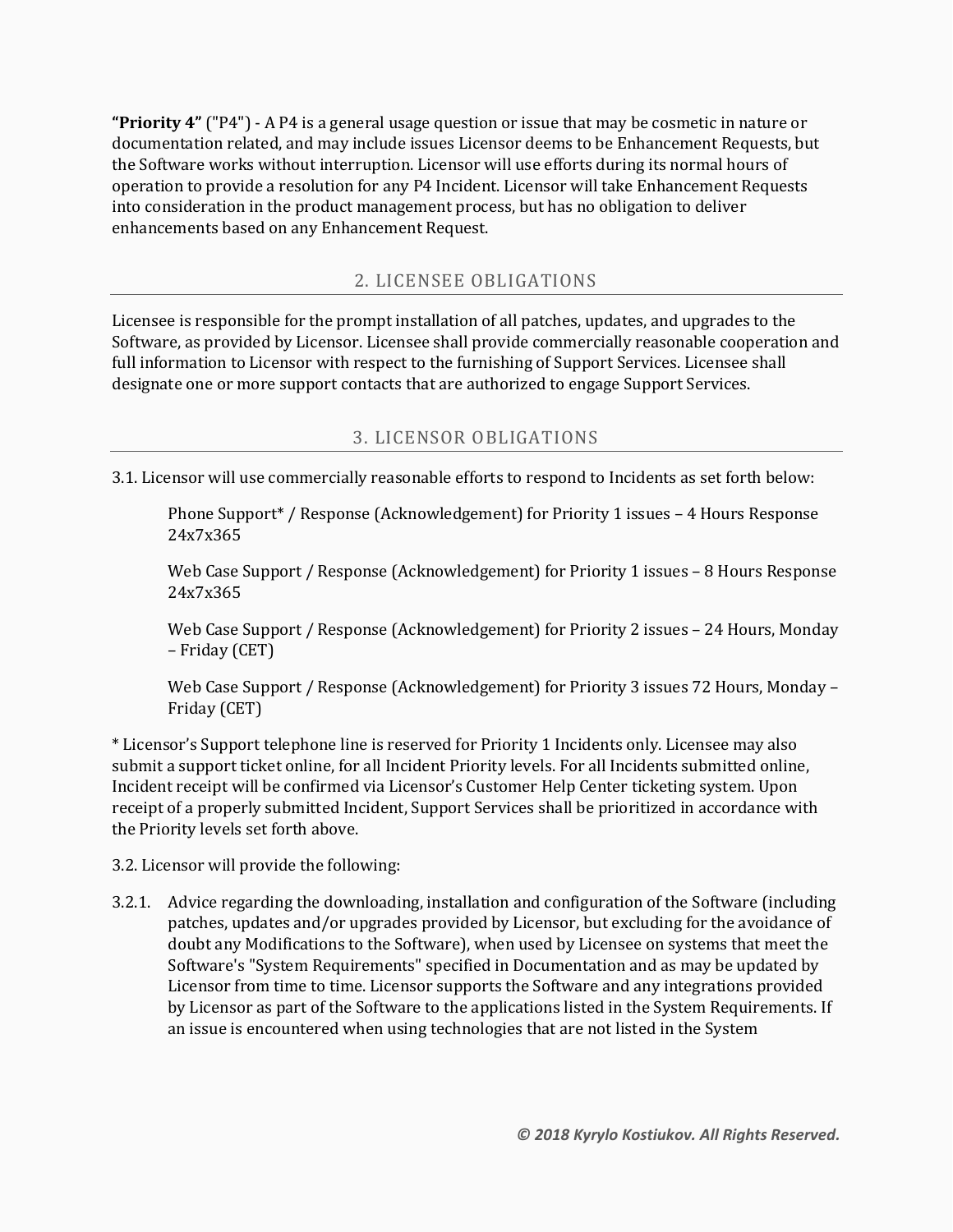Requirements, and if Licensor can reproduce the Software issue using technologies that are listed in the System Requirements, then Licensor will provide support. Nonetheless, Licensor cannot ensure that the Software issues will be fixed when the Software is used with technologies not listed in the System Requirements.

- 3.2.2. Assistance with troubleshooting to diagnose and fix errors in the Software.
- 3.2.3. Access to Software Documentation relating to the Software, including authorization to make copies of that Documentation for internal use as specified in the Agreement (excluding development documentation describing internal APIs of the Software).

#### 4. EXCLUSIONS FROM SUPPORT SERVICES

- 4.1. Support Services do not include:
- 4.1.1. Assistance in the development or debugging of Licensee's system, including the operating system and support tools.
- 4.1.2. Information and assistance on technical issues related to the installation, administration, and use of enabling technologies such as databases, computer networks, and communications.
- 4.1.3. Resolving issues caused by failures in third party service providers, including issues caused by malfunctions of Power BI Services from Microsoft.
- 4.1.4. Assistance with the installation and configuration of hardware including, but not limited to, computers, hard disks, networks, and printers.
- 4.1.5. Technical support, phone support, or updates to products not provided by the Licensor or by third party enabling technologies not licensed under the Agreement.
- 4.1.6. Support for:
- 4.1.6.1. Software not operated on a supported hardware/operating system platform specified in the Documentation for the Software;
- 4.1.6.2. altered or modified Software;
- 4.1.6.3. problems caused by Licensee's negligence, misuse, or hardware malfunction; or
- 4.1.6.4. use of the Software inconsistent with Licensor's instructions. Licensor is not responsible for hardware changes necessitated by changes to the Software.

## 5. SUBCONTRACTORS

Licensor reserves the right to subcontract any or all of the work to be performed under these Support Terms, and Licensor retains responsibility for any work so subcontracted.

## 6. MISCELLANEOUS

Licensor will provide Support Services to Licensee during the periods identified in the End User License Agreement or in other Agreement between Licensee and Licensor and shall be governed by these Support Terms and the Agreement. Licensee acknowledges and agrees that Licensor shall